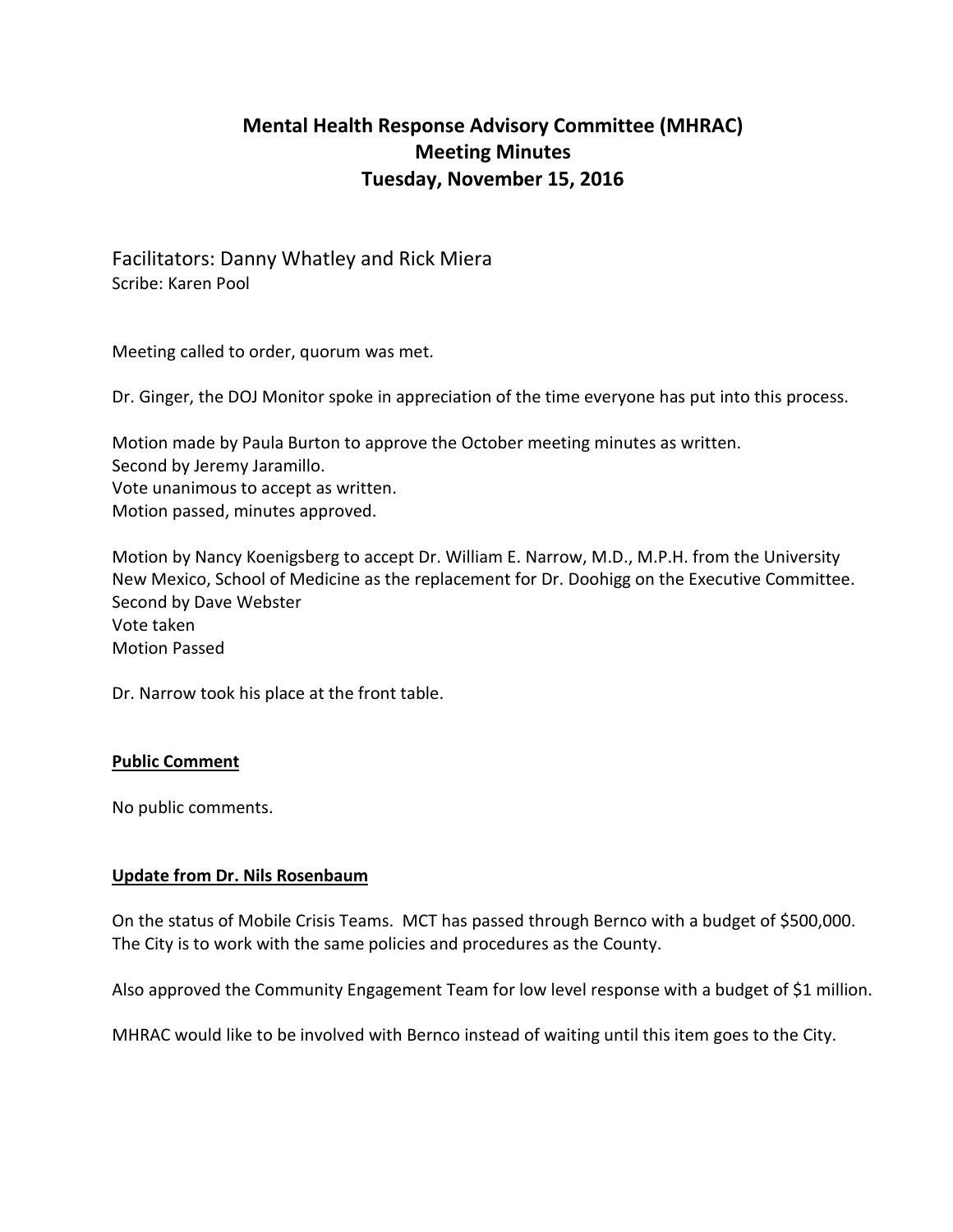# **Mental Health Response Advisory Committee (MHRAC) Cont.**

### **Sub-Committee Reports**

Chair reminded the Sub Committees regarding due date for annual reports

**Resource Committee** Committee advised they have a draft of their report.

**Training Committee** Report has been completed

#### **Information Sharing Sub-committee**

Nancy Koenigsberg reported theirs is done.

#### **Dr. Nils Rosenbaum**

To improve communications between meetings, Dr. Rosenbaum presented a draft of a proposed memo to distribute via email to the MHRAC Committee.

An updated list of emails will be needed as well as changes/revisions to the By-Laws.

An on-line message board or forum was suggested to provide for feedback.

Concern expressed about conducting business outside of the Open Meetings act.

Motion by Jeremy Jaramillo to establish a form of electronic communication, for discussion only with no voting, to be able to discuss opinions between meetings. Second by Dave Webster Vote unanimous Motion Carried.

#### **Discussion of MHRAC Comments at Next CASA Status Hearing (SOP 1-39 or other issues)**

Next meeting will be held at 333 Lomas in the Rio Grande court room on Friday, November 20, 1:15 p.m.

Co-Chairs will address the Hearing regarding SOP 1-39 concerns. The Resource Committee had developed a response to this document and will provide the information to Danny Whatley.